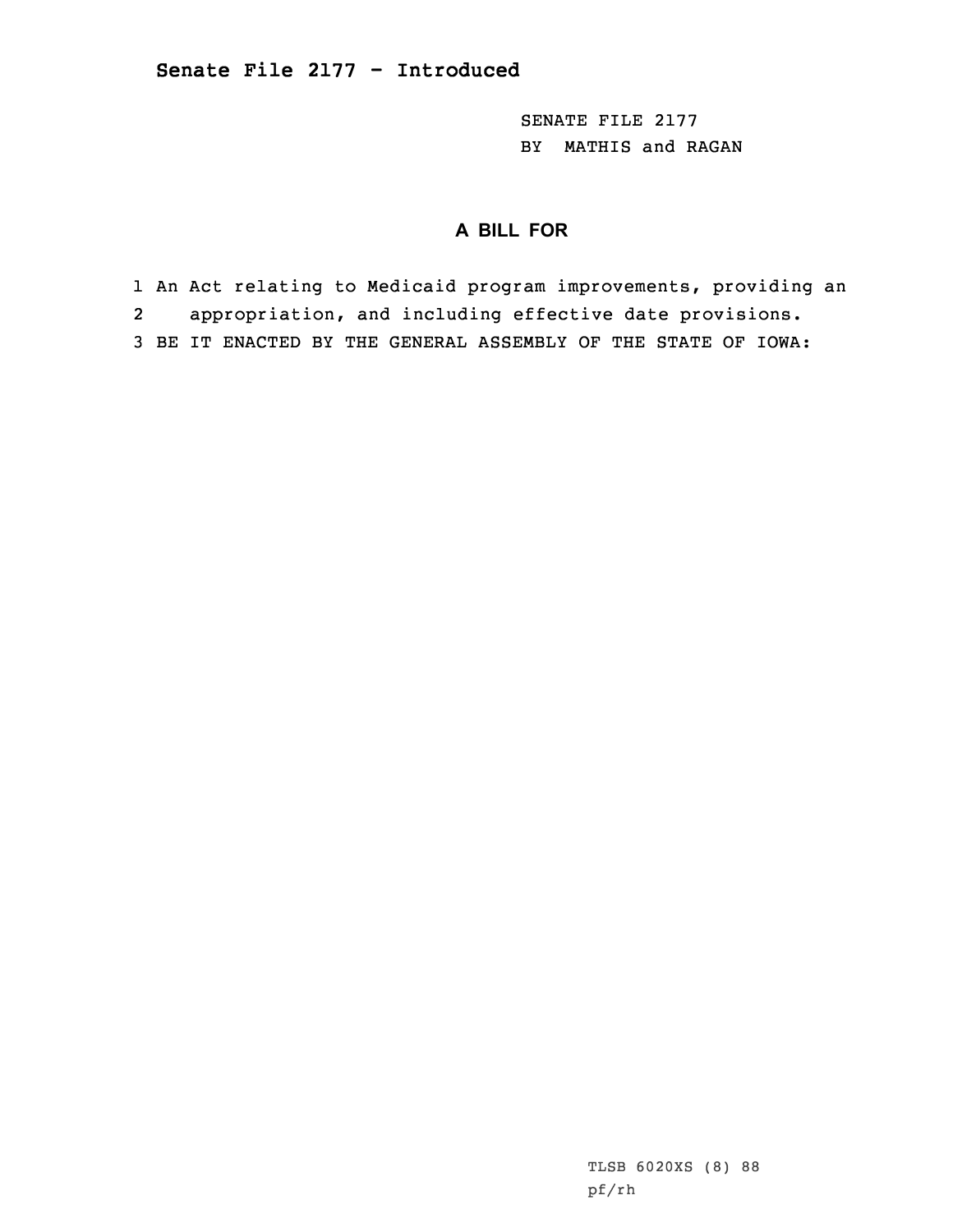S.F. 2177

1 DIVISION I 2 MEDICAID LONG-TERM SERVICES AND SUPPORTS POPULATION MEMBERS —— PROVISION OF CONFLICT-FREE SERVICES 4 Section 1. MEDICAID LONG-TERM SERVICES AND SUPPORTS POPULATION MEMBERS —— PROVISION OF CONFLICT-FREE SERVICES. The department of human services shall adopt rules pursuant to chapter 17A to ensure that services are provided under the Medicaid program to members of the long-term services and supports population in <sup>a</sup> conflict-free manner. Specifically, case management services shall be provided by independent providers and supports intensity scale assessments shall be performed by independent assessors. DIVISION II 14 MEDICAID WORKFORCE PROGRAM Sec. 2. WORKFORCE RECRUITMENT, RETENTION, AND TRAINING PROGRAMS. The department of human services shall contractually require any managed care organization with whom the department contracts under the Medicaid program to collaborate with the department and stakeholders to develop and administer <sup>a</sup> workforce recruitment, retention, and training program to provide adequate access to appropriate services, including but not limited to services to older Iowans. The department shall ensure that any program developed is administered in <sup>a</sup> coordinated and collaborative manner across all contracting managed care organizations and shall require the managed care organizations to submit quarterly progress and outcomes reports to the department. DIVISION III PROVIDER APPEALS PROCESS —— EXTERNAL REVIEW Sec. 3. MEDICAID MANAGED CARE ORGANIZATION APPEALS PROCESS —— EXTERNAL REVIEW. 1. a. <sup>A</sup> Medicaid managed care organization under contract with the state shall include in any written response to <sup>a</sup> Medicaid provider under contract with the managed care organization that reflects <sup>a</sup> final adverse determination of the

-1-

LSB 6020XS (8) 88 pf/rh 1/10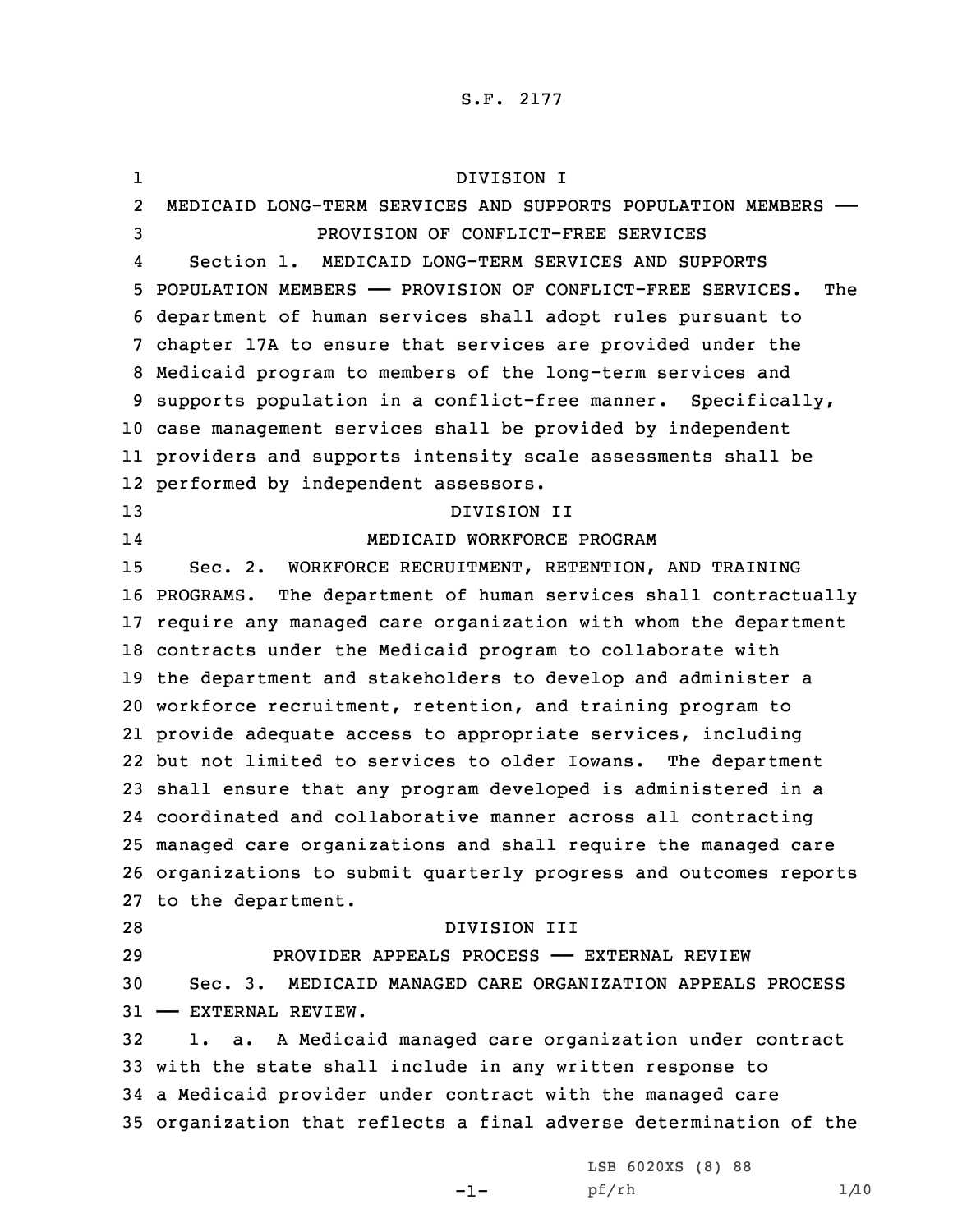### S.F. 2177

1 managed care organization's internal appeal process relative to 2 an appeal filed by the Medicaid provider, all of the following:

<sup>3</sup> (1) <sup>A</sup> statement that the Medicaid provider's internal 4 appeal rights within the managed care organization have been 5 exhausted.

6 (2) <sup>A</sup> statement that the Medicaid provider is entitled to 7 an external independent third-party review pursuant to this 8 section.

9 (3) The requirements for requesting an external independent 10 third-party review.

11 b. If <sup>a</sup> managed care organization's written response does 12 not comply with the requirements of paragraph "a", the managed 13 care organization shall pay to the affected Medicaid provider <sup>a</sup> 14 penalty not to exceed one thousand dollars.

 2. a. <sup>A</sup> Medicaid provider who has been denied the provision of <sup>a</sup> service to <sup>a</sup> Medicaid member or <sup>a</sup> claim for reimbursement for <sup>a</sup> service rendered to <sup>a</sup> Medicaid member, and who has exhausted the internal appeals process of <sup>a</sup> managed care organization, shall be entitled to an external independent third-party review of the managed care organization's final adverse determination.

22 b. To request an external independent third-party review of <sup>a</sup> final adverse determination by <sup>a</sup> managed care organization, an aggrieved Medicaid provider shall submit <sup>a</sup> written request for such review to the managed care organization within sixty calendar days of receiving the final adverse determination. c. <sup>A</sup> Medicaid provider's request for such review shall include all of the following:

29 (1) Identification of each specific issue and dispute 30 directly related to the final adverse determination issued by 31 the managed care organization.

32 (2) <sup>A</sup> statement of the basis upon which the Medicaid <sup>33</sup> provider believes the managed care organization's determination 34 to be erroneous.

<sup>35</sup> (3) The Medicaid provider's designated contact information,

 $-2-$ 

LSB 6020XS (8) 88 pf/rh 2/10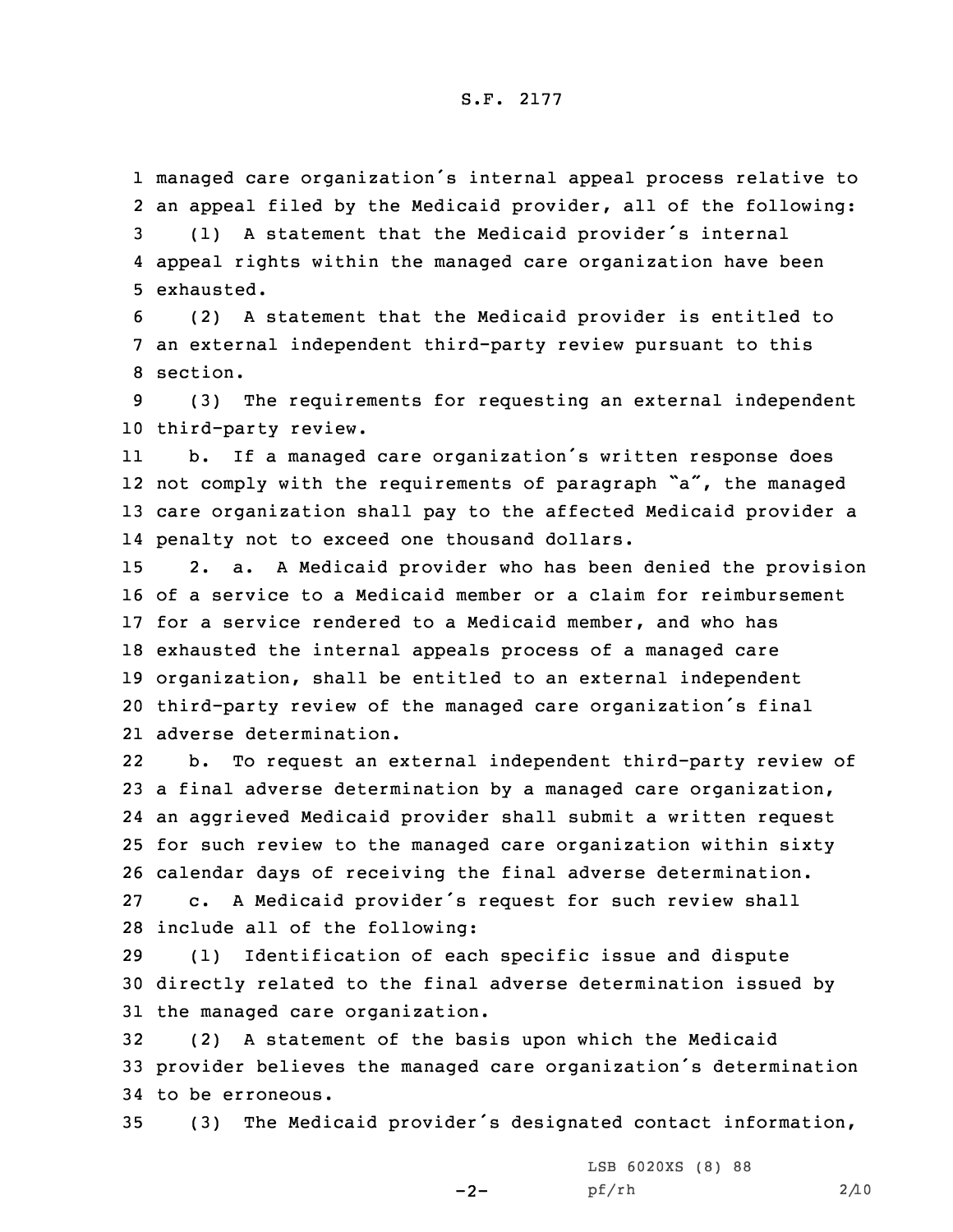1 including name, mailing address, phone number, fax number, and 2 email address.

3 3. a. Within five business days of receiving <sup>a</sup> Medicaid 4 provider's request for review pursuant to this subsection, the 5 managed care organization shall do all of the following:

<sup>6</sup> (1) Confirm to the Medicaid provider's designated contact, 7 in writing, that the managed care organization has received the 8 request for review.

<sup>9</sup> (2) Notify the department of the Medicaid provider's 10 request for review.

11 (3) Notify the affected Medicaid member of the Medicaid 12 provider's request for review, if the review is related to the 13 denial of <sup>a</sup> service.

14 b. If the managed care organization fails to satisfy the 15 requirements of this subsection 3, the Medicaid provider shall 16 automatically prevail in the review.

 4. a. Within fifteen calendar days of receiving <sup>a</sup> Medicaid provider's request for external independent third-party review, the managed care organization shall do all of the following: (1) Submit to the department all documentation submitted by the Medicaid provider in the course of the managed care organization's internal appeal process.

<sup>23</sup> (2) Provide the managed care organization's designated 24 contact information, including name, mailing address, phone 25 number, fax number, and email address.

26 b. If <sup>a</sup> managed care organization fails to satisfy the 27 requirements of this subsection 4, the Medicaid provider shall 28 automatically prevail in the review.

 5. An external independent third-party review shall automatically extend the deadline to file an appeal for <sup>a</sup> contested case hearing under chapter 17A, pending the outcome of the external independent third-party review, until thirty calendar days following receipt of the review decision by the Medicaid provider.

35 6. Upon receiving notification of <sup>a</sup> request for external

 $-3-$ 

LSB 6020XS (8) 88 pf/rh 3/10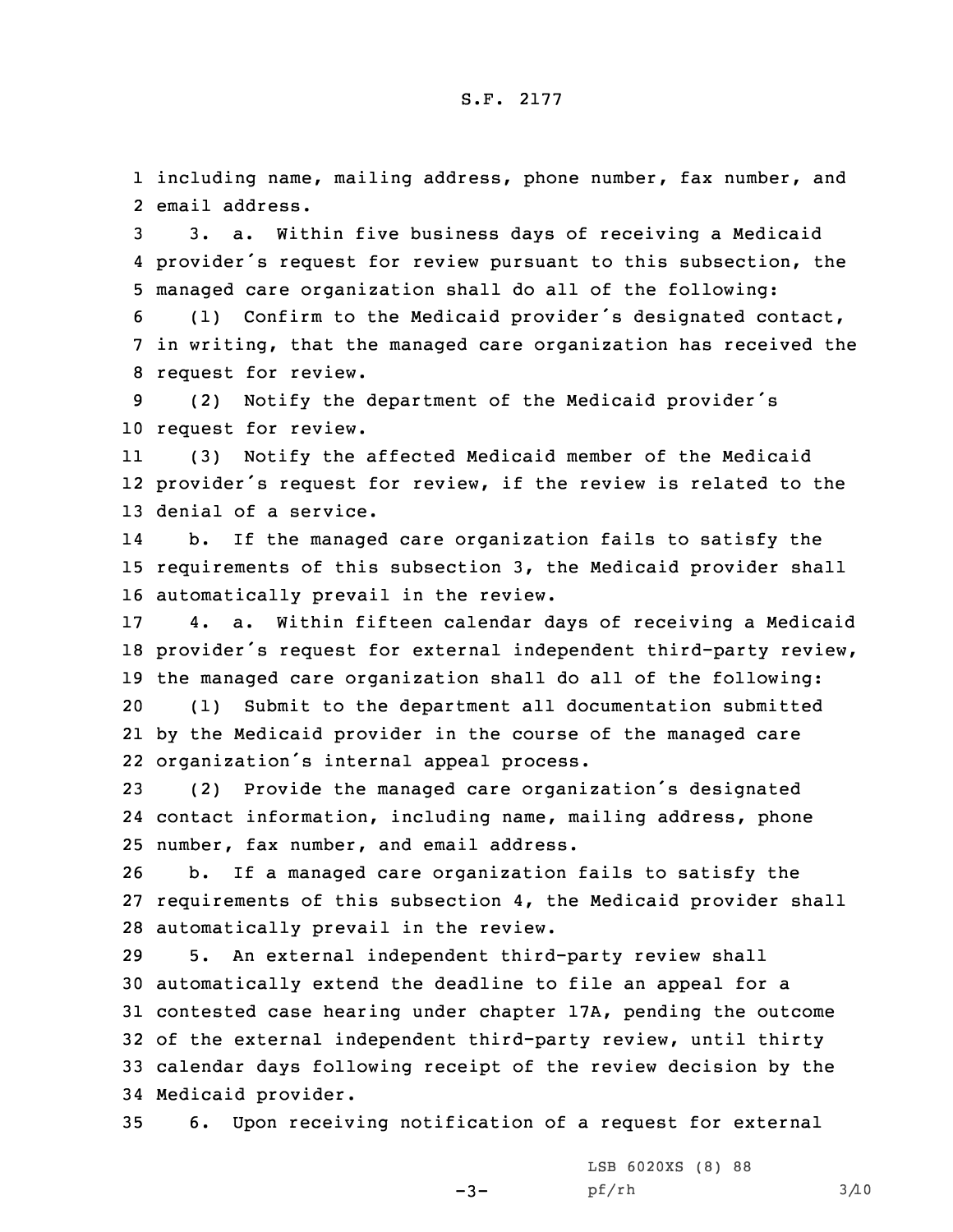1 independent third-party review, the department shall do all of 2 the following:

3 a. Assign the review to an external independent third-party 4 reviewer.

5 b. Notify the managed care organization of the identity of 6 the external independent third-party reviewer.

<sup>7</sup> c. Notify the Medicaid provider's designated contact of the 8 identity of the external independent third-party reviewer.

 7. The department shall deny <sup>a</sup> request for an external independent third-party review if the requesting Medicaid provider fails to exhaust the managed care organization's internal appeals process or fails to submit <sup>a</sup> timely request for an external independent third-party review pursuant to this subsection.

 8. a. Multiple appeals through the external independent third-party review process regarding the same Medicaid member, <sup>a</sup> common question of fact, or interpretation of common applicable regulations or reimbursement requirements may be combined and determined in one action upon request of <sup>a</sup> party in accordance with rules and regulations adopted by the department.

22 b. The Medicaid provider that initiated <sup>a</sup> request for an external independent third-party review, or one or more other Medicaid providers, may add claims to such an existing external independent third-party review following exhaustion of any applicable managed care organization internal appeals process, if the claims involve <sup>a</sup> common question of fact or interpretation of common applicable regulations or reimbursement requirements.

30 9. Documentation reviewed by the external independent 31 third-party reviewer shall be limited to documentation 32 submitted pursuant to subsection 4.

33 10. An external independent third-party reviewer shall do 34 all of the following:

35 a. Conduct an external independent third-party review

 $-4-$ 

LSB 6020XS (8) 88 pf/rh 4/10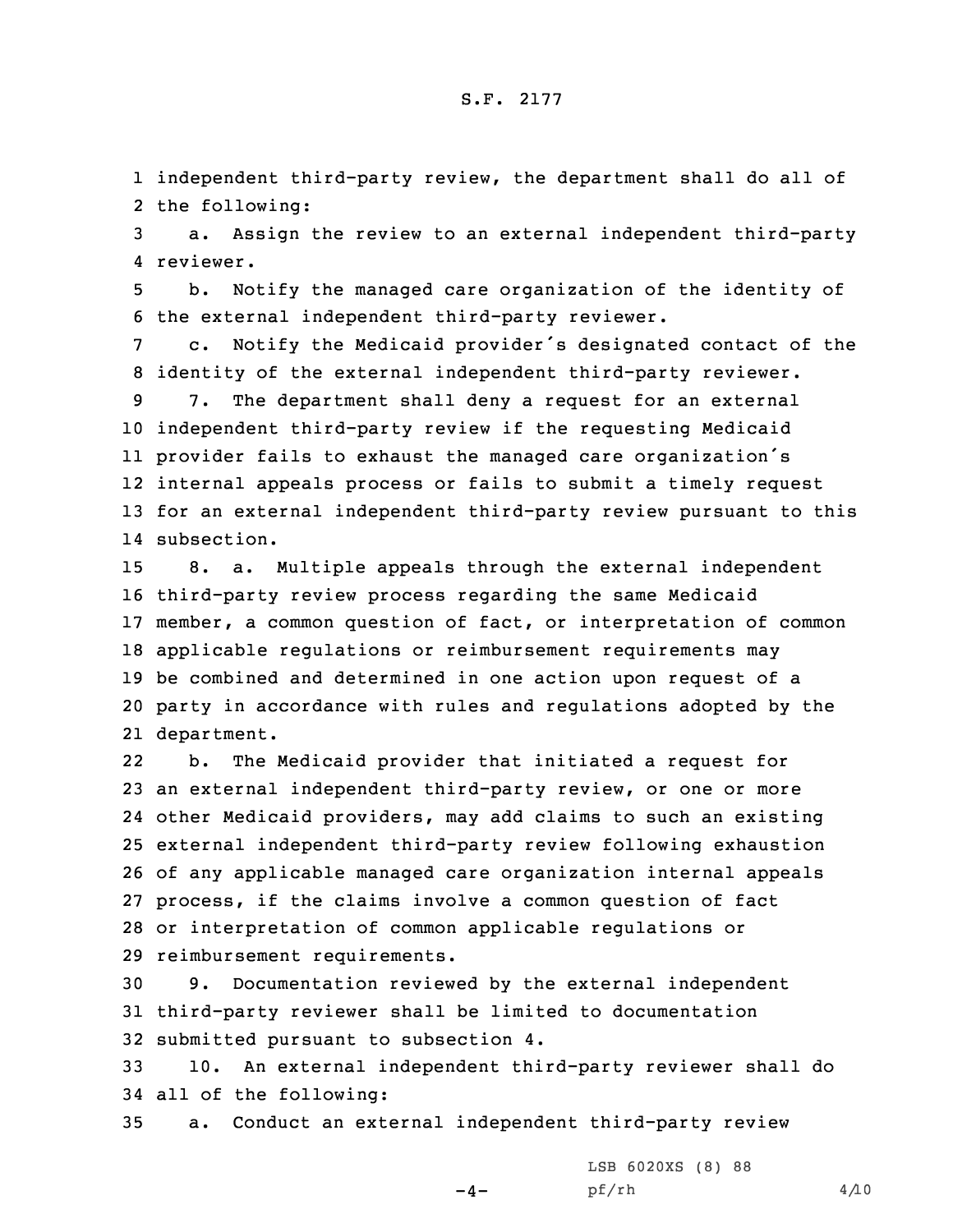1 of any claim submitted to the reviewer pursuant to this 2 subsection.

 b. Within thirty calendar days from receiving the request for review from the department and the documentation submitted pursuant to subsection 4, issue the reviewer's final decision to the Medicaid provider's designated contact, the managed care organization's designated contact, the department, and the affected Medicaid member if the decision involves <sup>a</sup> denial of service. The reviewer may extend the time to issue <sup>a</sup> final decision by fourteen calendar days upon agreement of all parties to the review.

12 11. The department shall enter into <sup>a</sup> contract with an independent review organization that does not have <sup>a</sup> conflict of interest with the department or any managed care organization to conduct the independent third-party reviews under this section.

 a. <sup>A</sup> party, including the affected Medicaid member or Medicaid provider, may appeal <sup>a</sup> final decision of the external independent third-party reviewer in <sup>a</sup> contested case proceeding in accordance with chapter 17A within thirty calendar days from receiving the final decision. <sup>A</sup> final decision in <sup>a</sup> contested case proceeding is subject to judicial review.

 b. The final decision of any external independent third-party review conducted pursuant to this subsection shall also direct the nonprevailing party to pay an amount equal to the costs of the review to the external independent third-party reviewer. Any payment ordered pursuant to this subsection shall be stayed pending any appeal of the review. If the final outcome of any appeal is to reverse the decision of the external independent third-party review, the nonprevailing party shall pay the costs of the review to the external independent third-party reviewer within forty-five calendar days of entry of the final order. DIVISION IV

## 35 MEMBER DISENROLLMENT FOR GOOD CAUSE

LSB 6020XS (8) 88

 $-5-$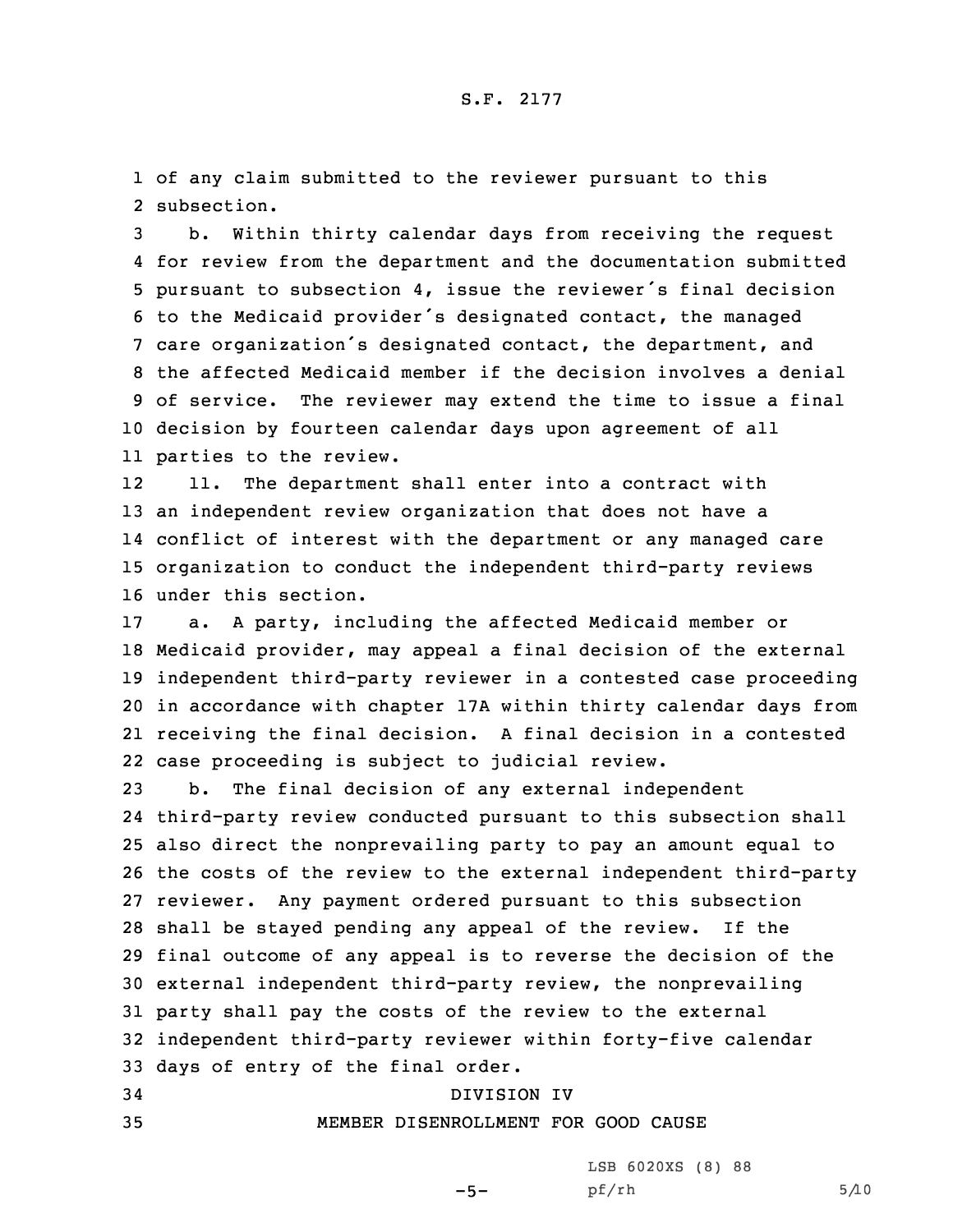1 Sec. 4. MEMBER DISENROLLMENT FOR GOOD CAUSE. The department of human services shall adopt rules pursuant to chapter 17A and shall contractually require all Medicaid managed care organizations to issue <sup>a</sup> decision in response to <sup>a</sup> member's request for disenrollment for good cause within ten days of the date the member submits the request to the Medicaid managed care organization utilizing the Medicaid managed care organization's grievance process. DIVISION V 10 UNIFORM, SINGLE CREDENTIALING 11 Sec. 5. MEDICAID PROGRAM —— USE OF UNIFORM AUTHORIZATION CRITERIA AND SINGLE CREDENTIALING VERIFICATION ORGANIZATION. The department of human services shall develop uniform authorization criteria for, and shall utilize <sup>a</sup> request for proposals process to procure <sup>a</sup> single credentialing verification organization to be utilized by the state in credentialing and recredentialing providers for both the Medicaid managed care and fee-for-service payment and delivery systems. The department shall contractually require all Medicaid managed care organizations to apply the uniform authorization criteria and to accept verified information from the single credentialing verification organization procured by the state, and shall contractually prohibit Medicaid managed care organizations from requiring additional credentialing information from <sup>a</sup> provider in order to participate in the Medicaid managed care organization's provider network. DIVISION VI MEDICAID MANAGED CARE OMBUDSMAN PROGRAM —— APPROPRIATION Sec. 6. OFFICE OF LONG-TERM CARE OMBUDSMAN —— MEDICAID MANAGED CARE OMBUDSMAN. 1. There is appropriated from the general fund of the state to the office of long-term care ombudsman for the fiscal year beginning July 1, 2020, and ending June 30, 2021, in addition to any other funds appropriated from the general fund of the state to, and in addition to any other full-time

 $-6-$ 

LSB 6020XS (8) 88 pf/rh 6/10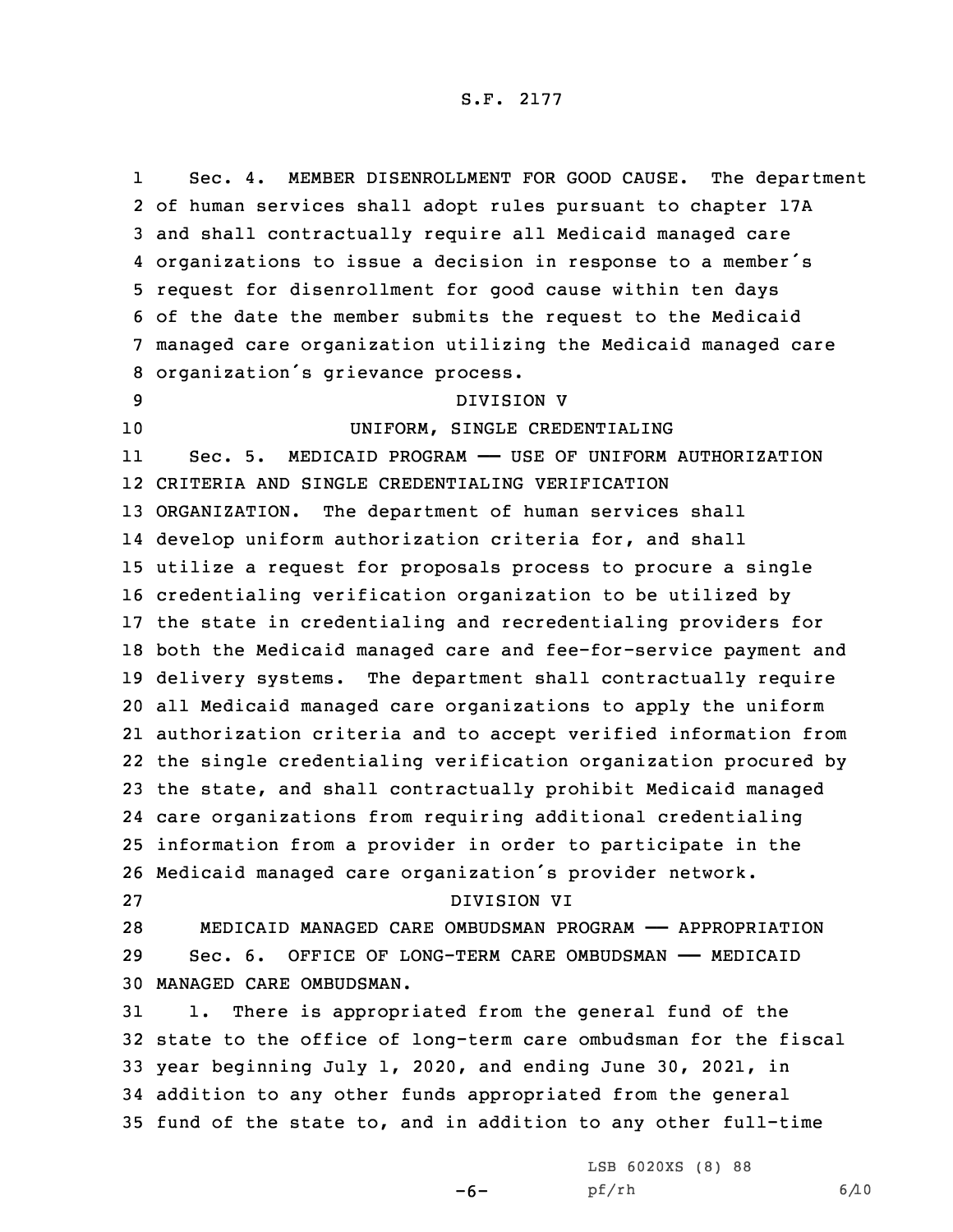#### S.F. 2177

 equivalent positions authorized for, the office of long-term care ombudsman for the same purpose, the following amount, or so much thereof as is necessary, to be used for the purposes designated:

 For the purposes of the Medicaid managed care ombudsman program including for salaries, support, administration, maintenance, and miscellaneous purposes, and for not more than the following full-time equivalent positions: .................................................. \$ 300,000

10 ............................................... FTEs 2.50

11 2. The funding appropriated and the full-time equivalent positions authorized under this section are in addition to any other funds appropriated from the general fund of the state and actually expended, and any other full-time equivalent positions authorized and actually filled as of July 1, 2020, for the Medicaid managed care ombudsman program.

 3. Any funds appropriated to and any full-time equivalent positions authorized for the office of long-term care ombudsman for the Medicaid managed care ombudsman program for the fiscal year beginning July 1, 2020, and ending June 30, 2021, shall be used exclusively for the Medicaid managed care ombudsman 22 program.

23 4. The additional full-time equivalent positions authorized 24 in this section for the Medicaid managed care ombudsman program 25 shall be filled no later than September 1, 2020.

 5. The office of long-term care ombudsman shall include in the Medicaid managed care ombudsman program report, on <sup>a</sup> quarterly basis, the disposition of resources for the Medicaid managed care ombudsman program including actual expenditures and <sup>a</sup> full-time equivalent positions summary for the prior 31 quarter.

32 EXPLANATION 33 **The inclusion of this explanation does not constitute agreement with** <sup>34</sup> **the explanation's substance by the members of the general assembly.**

# 35 This bill relates to the Medicaid program.

LSB 6020XS (8) 88

-7-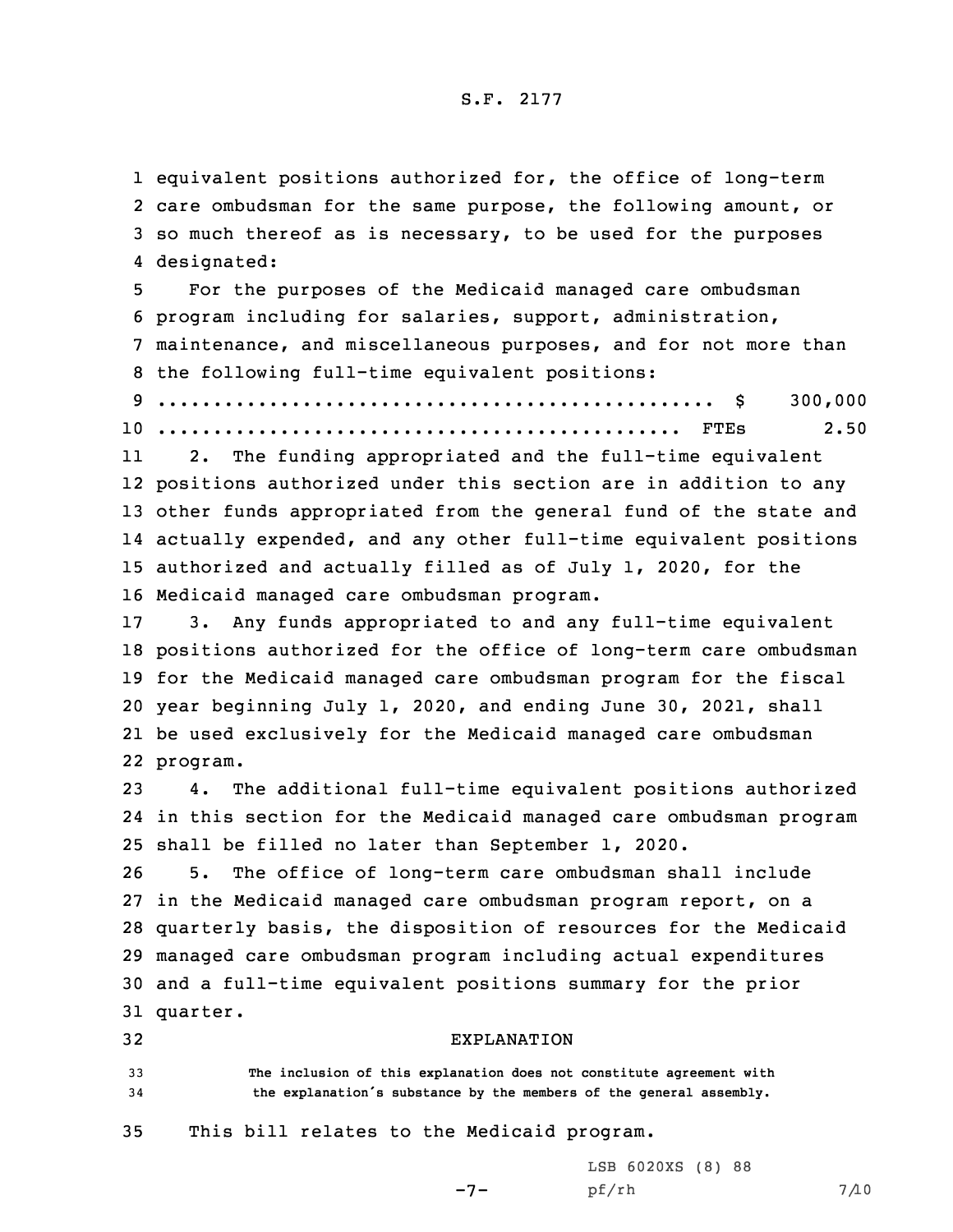1 Division <sup>I</sup> of the bill requires the department of human services (DHS) to adopt administrative rules to ensure that services are provided to the Medicaid long-term services and supports population in <sup>a</sup> conflict-free manner. Specifically, the bill requires that case management services shall be provided by independent providers and that the supports intensity scale assessments are performed by independent assessors.

 Division II of the bill requires DHS to contractually require any Medicaid managed care organization (MCO) to collaborate with the department and stakeholders to develop and administer <sup>a</sup> workforce recruitment, retention, and training program to provide adequate access to appropriate services, including but not limited to services to older Iowans. The department shall ensure that any such program developed is administered in <sup>a</sup> coordinated and collaborative manner across all contracting MCOs and shall require the MCOs to submit quarterly progress and outcomes reports to the department.

 Division III of the bill establishes an external review process for Medicaid providers for the review of final adverse determinations of the MCOs' internal appeal processes. The division provides that <sup>a</sup> final decision of an external reviewer may be reviewed in <sup>a</sup> contested case proceeding pursuant to Code chapter 17A, and ultimately is subject to judicial review.

 Division IV of the bill relates to member disenrollment for good cause during the 12 months of closed enrollment between open enrollment periods. Currently, <sup>a</sup> member may request disenrollment for good cause initially through their MCO's grievance process, which may take up to 30 to 45 days to process. The bill requires DHS to adopt administrative rules and contractually require all Medicaid MCOs to issue <sup>a</sup> decision in response to <sup>a</sup> member's request for disenrollment for good cause within 10 days of the date the member submits the request to the MCO utilizing the MCO's grievance process.

35 Division <sup>V</sup> of the bill requires the DHS to develop

 $-8-$ 

LSB 6020XS (8) 88 pf/rh 8/10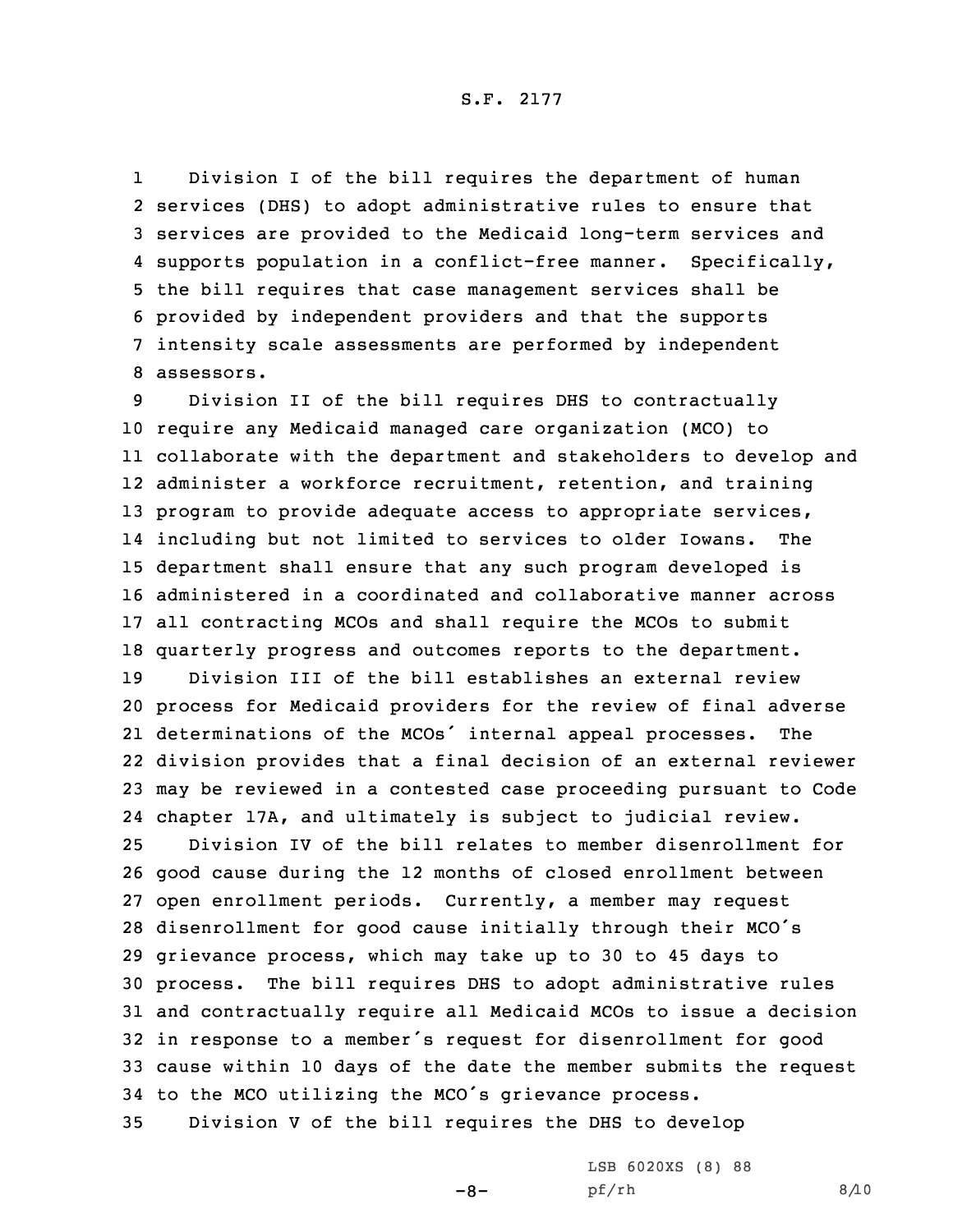uniform authorization criteria for, and to utilize <sup>a</sup> request for proposals process to procure <sup>a</sup> single credentialing verification organization to be utilized in credentialing and recredentialing providers for the Medicaid managed care and fee-for-service payment and delivery systems. The bill requires DHS to contractually require all Medicaid managed care organizations (MCOs) to apply the uniform authorization criteria and to accept verified information from the single credentialing verification organization procured by the state, and to contractually prohibit the MCOs from requiring additional credentialing information from <sup>a</sup> provider in order to participate in the Medicaid managed care organization's provider network.

14 Division VI of the bill relates to the office of long-term 15 care ombudsman (OLTCO) and the Medicaid managed care ombudsman 16 program (MCOP).

 For fiscal year 2020-2021, the bill appropriates \$300,000 from the general fund of the state, in addition to any other funds appropriated from the general fund of the state to, and authorizes 2.50 FTEs in addition to any other full-time equivalent (FTE) positions authorized for, the OLTCO for the purposes of the MCOP. The funding appropriated and the FTE positions authorized under the bill are in addition to any other funds appropriated from the general fund of the state and actually expended, and any other FTE positions authorized and actually filled as of July 1, 2020, for the MCOP. For fiscal year 2019-2020, the expenditures budgeted for MCOP were \$171,536 and the FTE positions filled totaled 1.50.

 The bill requires that any funds appropriated to and any full-time equivalent positions authorized for the OLTCO for the MCOP for fiscal year 2020-2021 shall be used exclusively for the MCOP. The additional FTE positions authorized in the bill for the MCOP shall be filled no later than September 1, 2020. The bill requires the OLTCO to include in the MCOP report, on <sup>a</sup> quarterly basis, the disposition of resources for the MCOP

 $-9-$ 

LSB 6020XS (8) 88 pf/rh 9/10